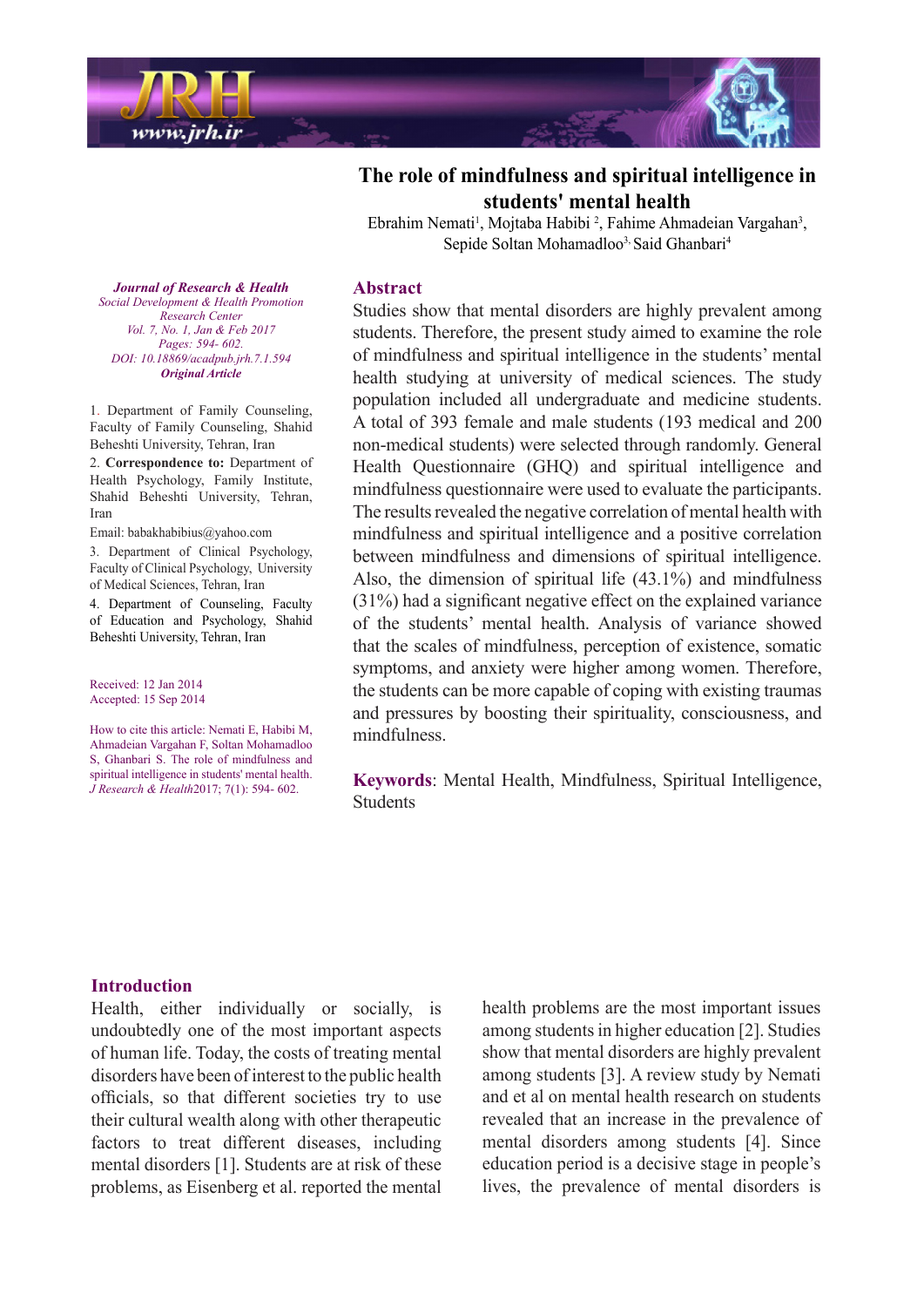considered a serious threat to students [5]. Therefore, students' mental health needs to be addressed and followed up in universities more than before.

Mental health is defined as a state representing a high and acceptable level of adaptability and emotional and behavioral adjustment. In other words, a person is considered mentally healthy if they are relatively stable and moderate, with satisfactory level of emotional and behavioral adjustment and enjoying life and being with others [6]. Recently, psychologists have introduced a construct called spiritual intelligence which is effective in mental health and improving the quality of life [7]. Spiritual intelligence as one of the new concepts of intelligence involves a kind of adjustment and problem-solving behavior with the highest levels of growth in different cognitive, moral, emotional, and interpersonal domains and helps the person to adjust with the surrounding phenomena and achieve internal and external  $integration [8]$ . According to previous studies, there is a positive correlation between spirituality and well-being [9]. A study revealed a significant positive correlation between the power of spiritual faith and psychological well-being  $[10]$ . Spiritual intelligence involves a set of capabilities, capacities, and spiritual resources, the use of which increases the adjustment and improves mental health  $[11]$ , such that the World Health Organization mentions the physical, psychological, social, and spiritual dimensions when defining the dimensions of human existence, and raises a fourth dimension, i.e. the spiritual dimension in human growth and development [12]. Spiritual intelligence promotes and protects students' mental health  $[7]$  and creates happiness  $[13]$ . Spiritual intelligence has a negative relationship with depression, aggression, hostility, anxiety, and self-deception and a positive relationship with mood, social sensitivity, satisfaction with life, energy, and activity  $[14, 15]$ .

Spiritual intelligence reminds various methods of consciousness and is applied to integrate the inner essence of thought and soul with the external world [16]. According to Sisk, spiritual intelligence can be defined as a deep consciousness through which a person becomes more and more conscious of the dimensions of self  $[17]$ . These definitions of spiritual intelligence have a very close relationship with mindfulness. In fact, mindfulness has been defined as a non-judgmental and reasonable sense of consciousness that helps see and accept emotions and physical phenomena, as they happen  $[18]$ .

Furthermore, there is a close and significant relationship between the concepts of spiritual intelligence and mindfulness, and several studies have confirmed their relationship with mental health Mindfulness is associated with low levels of psychotic symptoms, negative emotions, and high levels of positive emotions, self-esteem, and emotional adjustment  $[18-20]$ . Mindfulness improves the quality of psychological, physical, emotional, and spiritual well-being  $[21]$  and reduces somatic symptoms  $[22]$ . The results of the study conducted by Bergomi et al. showed that mindfulness moderates the relationship between inevitable anxiogenic events and symptoms of psychosis [20]. Therefore, mindfulness can contribute to enhancing the ability to deal with inevitable anxiety-causing experiences and reduce the detrimental impact of these experiences on mental health. Results of the study by Tan and Martin revealed a negative correlation between mindfulness and stress, anxiety, depression, and cognitive hardiness, and a positive correlation between mindfulness and self-esteem and progress [23]. Therefore, since fewer studies have been conducted on the role of spiritual intelligence and mindfulness in the mental health of medical students, this study can be of great help to the medical community health.

The role of spiritual intelligence and mindfulness has been proved in creating and boosting people's mental health. Students are exposed to more stressful situations [24]. and spiritual experiences are considered potentially healthy  $[6]$ . The results of studies suggest that depression, anxiety, and burnout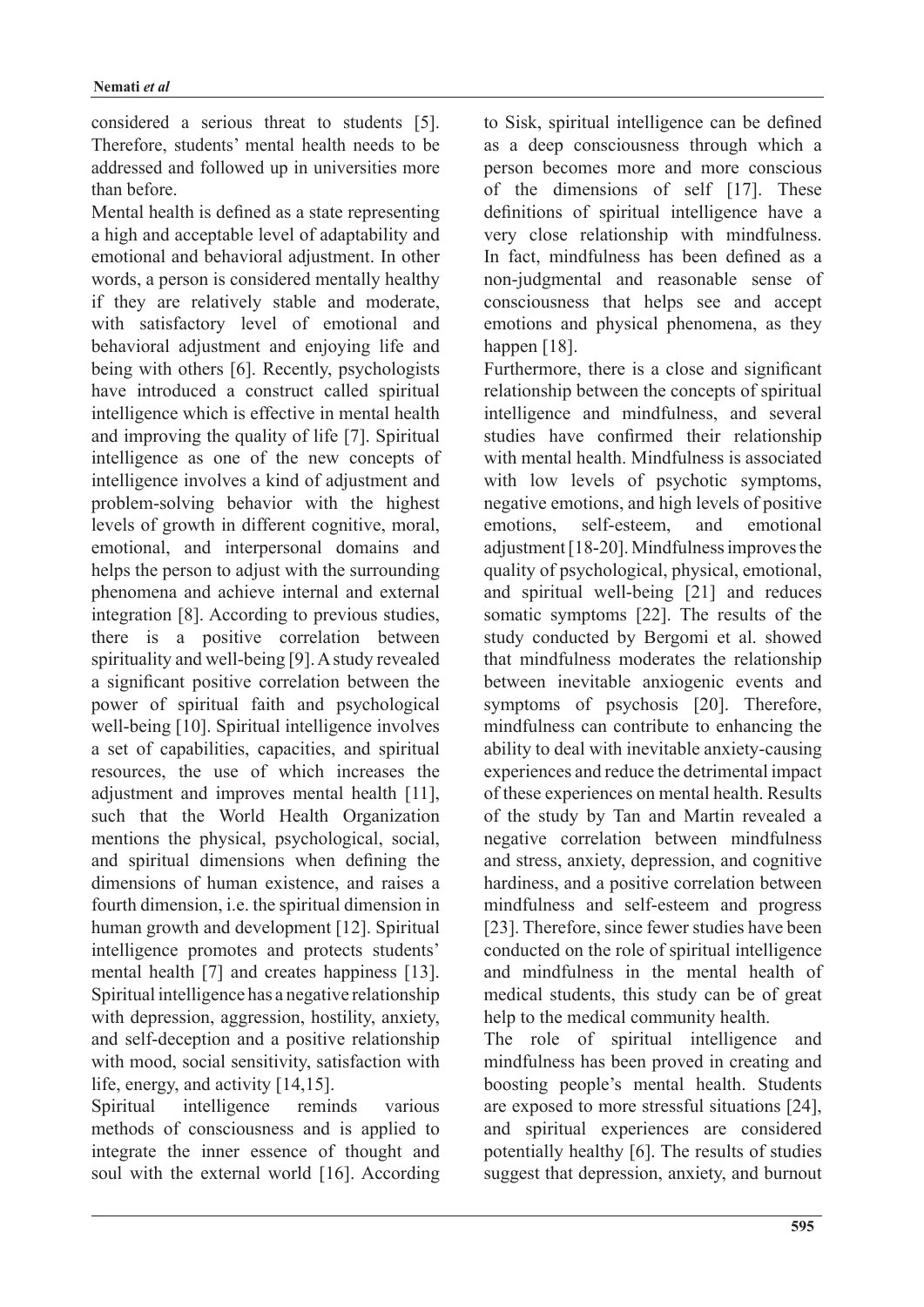have increased  $[25]$  and humanitarian attitudes, positive emotion, and physical health have decreased among medical students [26]. Despite health interventions, studies still report high levels of mental disorders and suicidal tendencies among medical students [27] and this trend continues among practicing doctors [26]. Accordingly, this study aimed to examine the predictive role of spiritual intelligence and mindfulness in mental health of students at Shahid Beheshti University of Medical Sciences, as well as the role of demographic factors in mental health, mindfulness, and spiritual intelligence.

# **Method**

This study was conducted on all undergraduate and medicine students of Tehran Shahid Beheshti University of Medical Sciences in academic year  $2012-2013$ . For sampling, the number of variables, i.e. subscales, gender, being indigenous and non-indigenous, and medical and non-medical was multiplied by 20. prticipants were selected through randomly and three questionnaires were used to collect data. Totally, 400 questionnaires were distributed to collect data, 393 of which were returned.

*General Health Questionnaire (GHQ):* This questionnaire was developed by Goldberg and Hillier. It consists of four seven-item subscales  $(28$  items in all), including somatic symptoms, anxiety symptoms, social functioning, and depressive symptoms. Likert scale was used for scoring and the maximum score was 84. Several studies have been conducted on the validity of the GHQ. In a study conducted by Goldberg and Williams, its validity was reported as  $95\%$ . In a study conducted by Keyes, the Cronbach's alpha coefficient of  $0.93$  was obtained for this questionnaire  $[28]$ . According to Noorbala, Bagheri Yazdi, and Mohammad [29], the reliability coefficient of the whole GHO was 0.96 and that of subscales of depression, anxiety, somatic symptoms, and social dysfunction was  $0.94$ ,  $0.90$ ,  $0.89$ , and 0.87, respectively.

Spiritual Intelligence Ouestionnaire: This questionnaire was normalized by Abdullahzadeh, Keshmiri, and Arab Ameri on the Iranian students in  $2008$  [30]. It consists of 29 items measuring two factors. The first factor comprises 12 items about "perception of and communication with the origin of existence" and the second factor includes 17 items on the "spiritual life or reliance on inner core". In the study conducted by Abdullahzadeh et al., the reliability of 0.89 was obtained for the questionnaire in the final stage and its face and content validity were confirmed by the opinions of experts and factor analysis, and the correlations of all questions were above 0.3. In a study conducted by Nemati, Sadeghi, and Ahmadi [30], the reliability of the questionnaire (Cronbach's alpha) was calculated 0.92 through collecting data from 269 participants of Shahid Beheshti University and the total score showed a good and high internal consistency. The Cronbach's alpha coefficients for the internal consistency of the first and second factors of the questionnaire were equal, i.e.  $0.87$  and  $0.87$ , respectively. In the present study, the Cronbach's alpha coefficients for the internal consistency of the first and second factors were  $0.92$  and  $0.85$ , respectively.

*Mindful Attention Awareness Scale (MAAS):* This 15-item scale was developed by Brown and Ryan  $[18]$  to assess the level of awareness and attention to the life events and experiences. MAAS measures mindfulness on a 6-point Likert scale (from score 1 for "almost always" to score 6 for "almost never") and gives a total score for mindfulness ranging from 15 to 90. Higher scores indicate greater mindfulness. The Cronbach's alpha coefficient for the internal consistency of the questions was 0.80. Sufficient validity was reported for MAAS according to its negative correlation with depression and anxiety assessment tools and its positive correlation with positive affect and self-esteem assessment tools. Test-retest reliability coefficient of the questionnaire was reported to be consistent within a month [18]. To analyze the data, descriptive statistics (mean and standard deviation) and inferential statistics (correlation, multiple regression,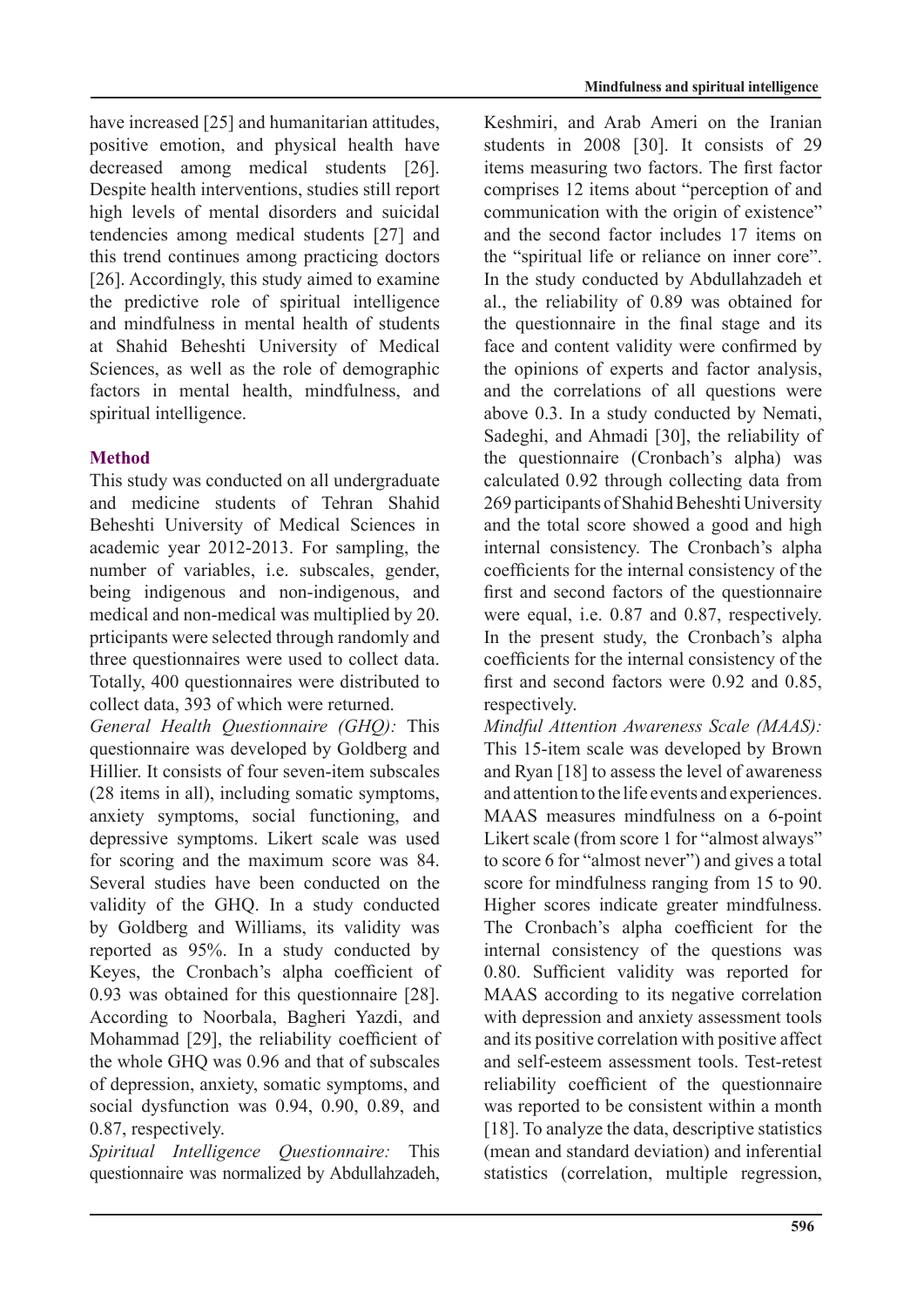MANOVA, and two-way ANOVA) were used in SPSS-19.

#### **Results**

A total of 393 people participated in the study, 193 were medical students  $(35.4\%)$ , 250 were non-medical students (paramedicine, nursing, and psychology)  $(63.6\%)$ , 4 did not mention their field of study  $(1\%)$ , 152 were male (38.2%), 241 female (61.8%), 337 single  $(85.8\%)$ , 47 were married  $(12\%)$ , and 9 did not mention their marital status  $(2.3\%)$ , 167 indigenous  $(54.5\%)$ , and 12 did not mention were indigenous  $(42.5\%)$ , 214 were nontheir place of residence  $(3.1\%)$ . The mean age of the prticipants was  $22.56$  years (range: 22 to 40 years old). Tables 1 and 2 show the descriptive data, including frequency, standard deviation, and mean of the variables of perception of existence, spiritual life, mindfulness, and dimensions of mental health.

Table 1 Mean and standard deviation of the perception of existence, spiritual life, and mindfulness in terms of gender, place of *residence, and field of study* 

|        |                       |                | Perception of<br>existence |           | Spiritual life |           | Mindfulness |           | Number |
|--------|-----------------------|----------------|----------------------------|-----------|----------------|-----------|-------------|-----------|--------|
|        | Place of<br>residence | Field of study | M                          | <b>SD</b> | M              | <b>SD</b> | M           | <b>SD</b> |        |
| Male   | Indigenous            | Medical        | 48.37                      | 8.43      | 64.40          |           |             | 15.21     | 27     |
|        |                       | Non-medical    | 45.15                      | 7.65      | 62.65          | 7.83      | 7.98        | 15.26     | 32     |
|        | Non-                  | Medical        | 45.96                      | 10.34     | 64.90          | 9.82      | 56.09       | 12.26     | 32     |
|        | Indigenous            | Non-medical    | 46.54                      | 10.51     | 65.43          | 9.37      | 64.37       | 11.76     | 53     |
| Female | Indigenous            | Medical        | 48.11                      | 8.20      | 62.76          | 7.09      | 65.11       | 12.6      | 34     |
|        |                       | Non-medical    | 51.21                      | 6.23      | 56.08          | 8.61      | 64          | 12.8      | 74     |
|        | Non-                  | Medical        | 48.08                      | 8.14      | 64.86          | 9.38      | 65.71       | 11.28     | 45     |
|        | Indigenous            | Non-medical    | 49.04                      | 8.05      | 64.07          | 8.65      | 64.5        | 11.25     | 82     |

Table 2 Mean and standard deviation of dimensions of mental health in terms of gender, place of residence, and field of study

|        |                       |                   | Somatic | symptoms  |      | Anxiety   | Social | functioning | Depression |           | Number |
|--------|-----------------------|-------------------|---------|-----------|------|-----------|--------|-------------|------------|-----------|--------|
|        | Place of<br>residence | Field of<br>Study | М       | <b>SD</b> | M    | <b>SD</b> | M      | <b>SD</b>   | M          | <b>SD</b> |        |
| Male   | Indigenous            | Medical           | 3.07    | 2.09      | 4.18 | 2.94      | 7.07   | 3.25        | 2.59       | 2.48      | 27     |
|        |                       | Non-Medical       | 4.5     | 2.99      | 5.84 | 3.79      | 8.4    | 3.39        | 5.78       | 5.39      | 32     |
|        | Non-                  | Medical           | 4       | 3.58      | 5.9  | 4.77      | 7.21   | 3.13        | 4.25       | 5.55      | 32     |
|        | Indigenous            | Non-Medical       | 4.58    | 3.22      | 5.13 | 3         | 7.43   | 3.31        | 3.64       | 3.93      | 53     |
| Female | Indigenous            | Medical           | 6.17    | 4.17      | 6.67 | 3.85      | 8.08   | 4.34        | 4.14       | 5.56      | 34     |
|        |                       | Non-medical       | 5       | 3.37      | 6.74 | 4.38      | 7.78   | 3.9         | 4.04       | 4.35      | 74     |
|        | Non-                  | Medical           | 6.26    | 4.78      | 6.44 | 4.55      | 7.93   | 4.23        | 4.06       | 4.73      | 45     |
|        | Indigenous            | Non-medical       | 5.03    | 3.37      | 5.62 | 4.04      | 7.48   | 3.95        | 3.82       | 4.41      | 82     |

Correlation coefficient was used to determine the relationship between the variables (mental health, dimensions of spiritual intelligence, and mindfulness) among students (Table 3). In this study, the low score of the participants in GHO represents their greater health.

As can be seen from Table 3, there is a

significant negative correlation between mental health and mindfulness, spiritual life, and perception of existence and a significant positive correlation between mindfulness and spiritual life and perception of existence, as well as a positive correlation between spiritual life and perception of existence.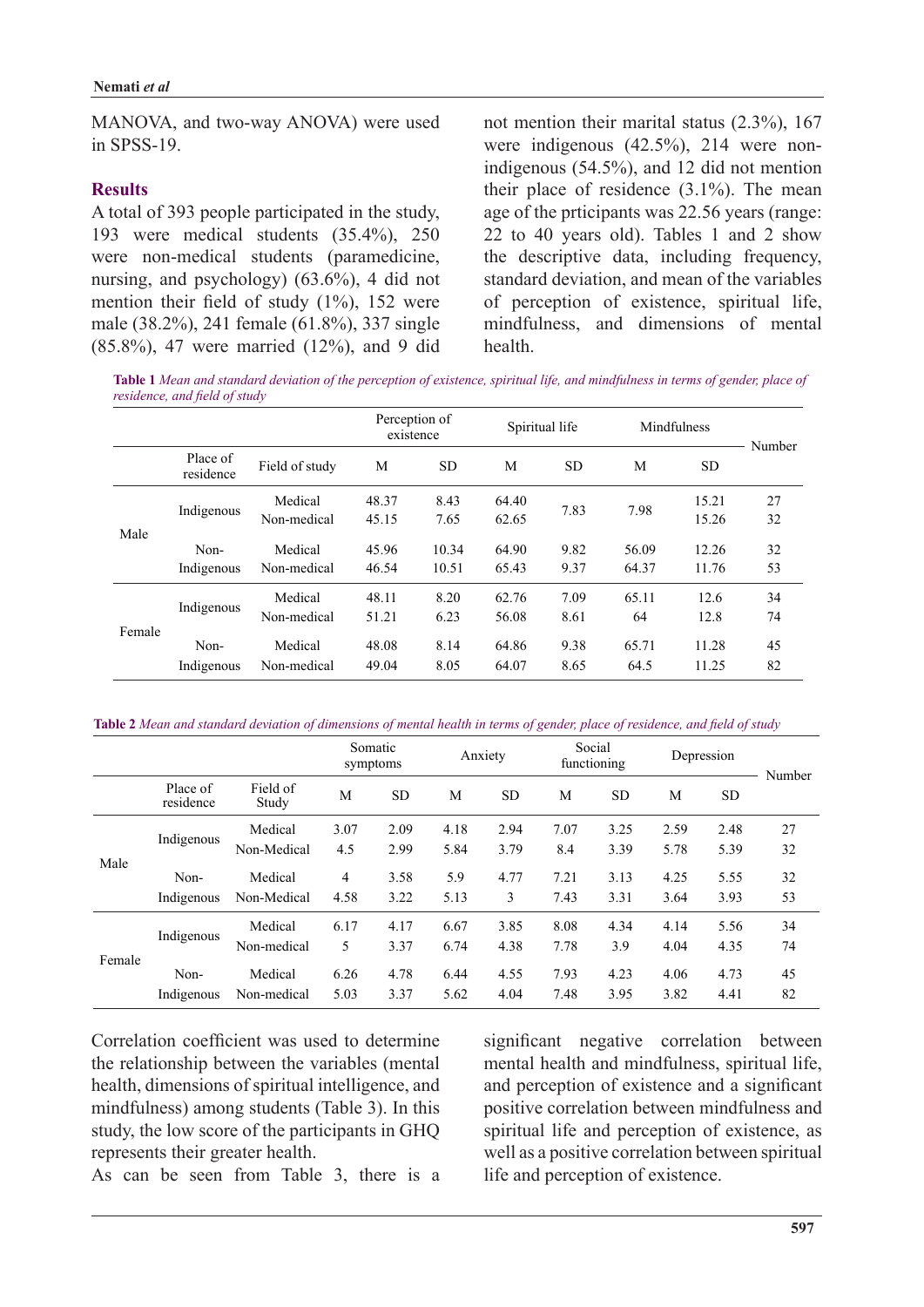| Variables                      | Mental health | Mindfulness | Spiritual life | Perception of<br>existence |  |
|--------------------------------|---------------|-------------|----------------|----------------------------|--|
| Mental health                  |               |             |                |                            |  |
| Mindfulness                    | $-0.37**$     |             |                |                            |  |
| Spiritual life                 | $-0.43**$     | $0.15**$    |                |                            |  |
| Perception of the<br>existence | $-0.32**$     | $0.13**$    | $0.57**$       |                            |  |

**Table 3** Correlation coefficients between mental health, mindfulness, and dimensions  $of$  spiritual intelligence in students

\*\* Correlation is significant at the level of 0.01

 $*$  Correlation is significant at the level of 0.05

 $N = 393$ 

Therefore, considering the relationship between the variables, the stepwise multiple linear regression was used to determine the predictive proportion of the variables of perception of the existence and spiritual life, and mindfulness on the students' mental health. After entering the predictive variables into the analysis, spiritual life and mindfulness remained in the analysis and perception of existence was removed from the analysis  $(Table 4)$ .

Table 4 Results of the stepwise multiple regression of the variables of spiritual life and mindfulness on the students' mental health

| Regression<br>model | R     | $R^2$ | $\mathsf{AR}^2$ |      | Df      | Sig.  |          |          |         | Sig.  |
|---------------------|-------|-------|-----------------|------|---------|-------|----------|----------|---------|-------|
| Step $1*$           | 0.431 | 0.184 | 0.186           | 89.2 | $-3911$ | 0.001 | $-0.648$ | $-0.431$ | $-9.44$ | 0.001 |
| $Step 2*$           | 0.528 | 0.275 | 0.093           | 75.2 | $-3902$ | 0.001 | $-0.317$ | $-0.308$ | $-7.07$ | 0.001 |

\* Step 1: Spiritual life

\*\* Step 2: Spiritual life and mindfulness

According to the results shown in Table 4, the variables of spiritual life and mindfulness are significant as predictive variables. In fact, they explain students' mental health and have a significant negative contribution in explaining the variance in the students' mental health. By adding mindfulness in the second step,  $9.3\%$ was added to the explained variance in the second step ( $\Delta R^2$ =0.093). The MANOVA was used to examine the effect of gender (male and female), place of residence (indigenous and non-indigenous), and field of study (medical and non-medical) on the subscales of spiritual intelligence (perception of existence and spiritual life) and dimensions of mental health. Wilks' Lambda test revealed that only the effect of gender on the subscales of the perception of existence and spiritual life  $(p<0.002, F(2,371)=6.33, p<sup>2</sup>=0.033), and$ somatic symptoms, anxiety, social functioning, depression (p<0.001, F(4,368)=5.89,  $p^2$ =0.060) showed a significant difference, while the effect of other variables on the subscales of somatic symptoms, anxiety, social functioning,

and depression, and subscales of perception of existence and spiritual life indicated no significant difference.

The results of the MANOVA on perception of existence, spiritual life, and dimensions of mental health in terms of gender revealed a significant difference between males and females in the subscales: perception of existence and spiritual intelligence  $(p<0.005)$ ,  $F(2,372)=7.94$ . Women with a mean score of 49.41 had a greater perception of existence compared to men  $(46.45)$ , but no significant difference was observed between women and men in the subscale of spiritual life. Regarding the dimensions of mental health, a statistically significant difference was found between male and female students in the scales of somatic symptoms  $(p<0.001, F(1,371)=16.23)$  and anxiety  $(p<0.01, F(1,371)=6.12)$ , but no significant difference was observed in two scales of social functioning and depression. Two-way ANOVA was used to examine the effect of gender, place of residence, and field of study on the scale of mindfulness.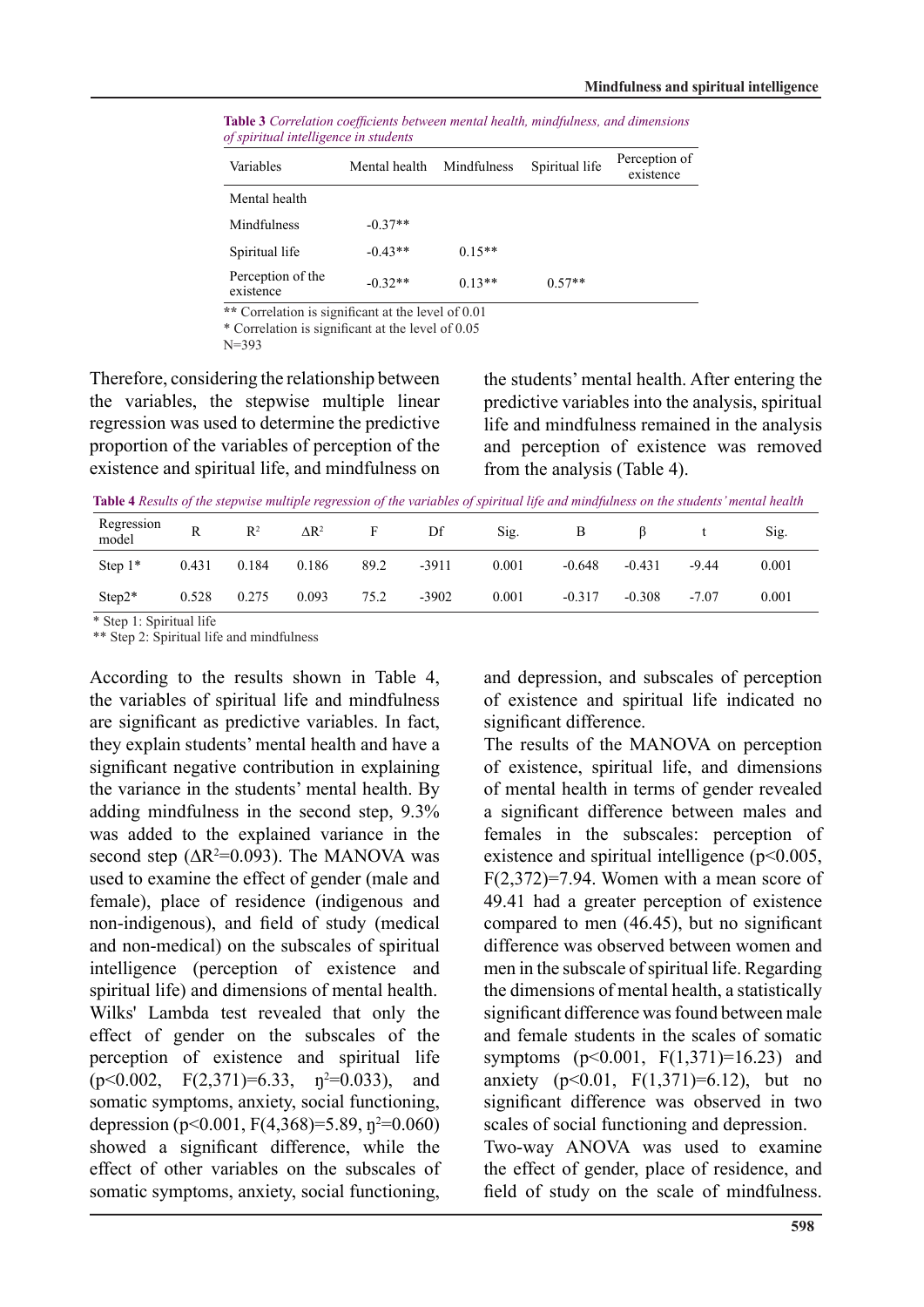The results revealed a significant difference between male and female students in the mean of mindfulness ( $p \le 0.001$ ,  $F(1,372)=12.29$ . The mean of mindfulness in females  $(65.08)$  was more than that in males  $(60.23)$ . However, there was no significant difference between indigenous and non-indigenous, as well as medical and non-medical students in the mean of mindfulness

## **Discussion**

The present study aimed to examine the role of mindfulness and dimensions of spiritual intelligence in the students' mental health. The results revealed a negative correlation between mental health and mindfulness and dimensions of spiritual intelligence, and a positive correlation between mindfulness and dimensions of spiritual intelligence. In other words, increased mindfulness led to increased dimensions of spiritual intelligence in students and vice versa. Also, as mindfulness and dimensions of spiritual intelligence increase in students, their mental health enhances and their psychological traumas decrease. According to the stepwise regression, of all the variables studied, spiritual life and mindfulness were the most important factors affecting students' mental health. This finding shows that these two variables can explain the variance in mental health and predict the mental health. In the first step of regression, the dimension of spiritual life explained about 18.4% of students' mental health. In fact, as spiritual intelligence increases in students, their psychological traumas decrease and their mental health improves. This finding is consistent with the results of some studies that suggest students' spiritual intelligence promotes mental health [7] and causes happiness  $[13]$  e.g. Kashdan and Nezlek [9], Pargament and Mahoney [10], King and de Sicko  $[15]$  and confirms previous research. According to the definition of spiritual intelligence as a kind of adjustment and problem-solving behavior, it can be stated that students who have higher levels of spiritual intelligence, are more capable of coping with, adjusting to, and solving the problems they may encounter during their education and this capability helps them improve their mental health. Given that spiritual intelligence can shape and organize our perception of events, such as health or illness, it is effective in not only health, but also difficult experiences of life, such as sadness and loss, and also useful for well-being  $[16]$ . In fact, this factor can be especially helpful for non-indigenous students who are away from their families and face loneliness. Therefore, it can be stated that spiritual intelligence is involved in a person's thoughts and beliefs, and can play a major role in enhancing and preserving mental health. The second step of regression revealed that mindfulness explained approximately 27.5% of students' mental health. Hence, as mindfulness increases in students, their mental health improves, and makes them able to accept the realities of student life without distortion and strengthen their ability to accept emotions and promote their mental health. This finding is consistent with those of Kaviani et al. [31], Bergomi et al. [20], Brown and Ryan [18], and Kieviet-Stijnen et al. [22]. Considering the fact that mindful people perceive the internal and external realities without distortion and are strongly capable of dealing with a wide range of thoughts, emotions, and experiences, whether pleasant or unpleasant [32], mindfulness can be useful for the students who are in their late adolescence or early adulthood with its specific characteristics and experience living alone and away from their families for the first time and face different cultural and ethnic groups that may be even opposed to their family culture. Since mindfulness has been known to reduce stress  $[33]$ , it can help students to organize their thoughts and emotions and make them more coherent, create innovative ideas when facing problems, and select rational and appropriate solutions under academic, financial, and emotional pressures. In general, by strengthening and expanding the power of mindfulness in students, they will be able to adapt themselves to the current situation and feel satisfied with their personal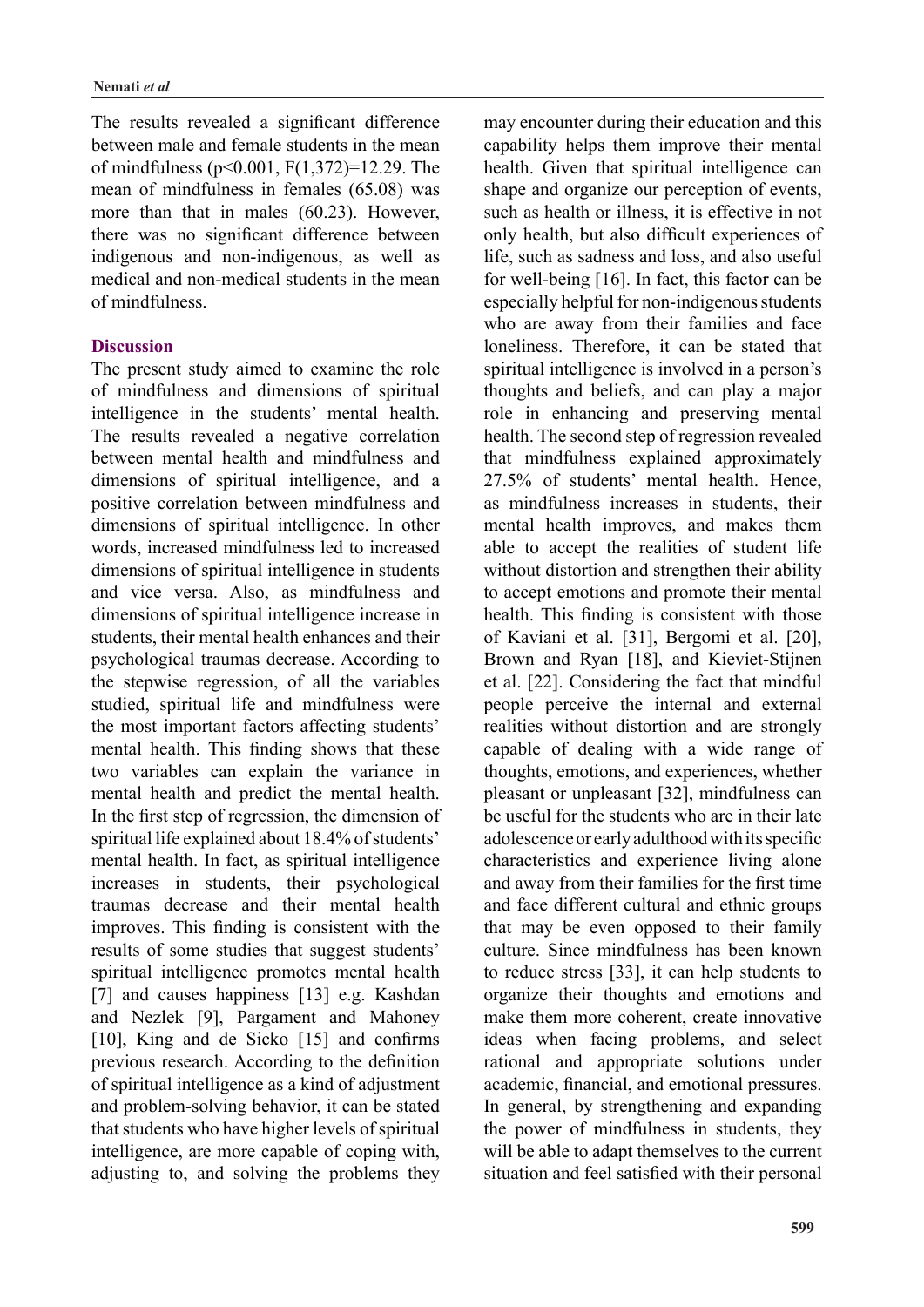and social life.

The effect of gender (male and female), place of residence (indigenous and non-indigenous). and field of study (medical and non-medical) was examined on the dimensions of spiritual intelligence, mental health, and mindfulness, and gender was the only significant variable. Place of residence and field of study were different, but the difference was not statistically significant. Therefore, another result of the study was that females and males were significantly different in the subscale of spiritual intelligence and females had greater perception of existence compared to males. This result is consistent with the findings of Nasr-Esfahani and Etemadi [34], Nemati, Sadeghi, and Ahmadi [30], and Saadati and Lashani [24]. In addition, female students had higher levels of mindfulness, which is consistent with the results of the study by Nemati et al. [30] indicating the mean of mindfulness in women  $(61.36)$  is higher than in men  $(57.61)$ . The difference between women and men in spiritual intelligence and mindfulness can be attributed to their biological and cultural differences. Higher spiritual intelligence and mindfulness in women can be explained considering their emotional character and their multitasking ability, as well as the roles defined for both sexes in the society. Women's higher levels of spiritual intelligence and mindfulness can be attributed to the fact that they have a higher internal locus of control and that people with internal locus of control have higher spiritual intelligence and mindfulness. Furthermore, given that both spiritual intelligence and mindfulness are influenced by parenting style [30] and Iranian parents usually raise their girls and boys differently, the higher level of spiritual intelligence and mindfulness in girls can be influenced by the parenting style. Examining the effect of gender on the dimensions of mental health indicated that there was a statistically significant difference between females and males in the scales of somatic symptoms and anxiety, while no significant difference was observed in the scales of social functioning and depression. On the scales of somatic symptoms and anxiety, female students

were more vulnerable and suffered from lower mental health that is consistent with the findings of Sharifi and Sotudehnia [35], Hosseini et al. [36], and Tavakoli, Chinisaz, and Alipour [37]. Since emotions and characters may have a profound effect on the physical function and health [20], females will suffer from more health problems, because they are psychologically more emotional than males in our society. In addition, since girls are more dependent on their families and relatives and do not feel comfortable on the campus and are more vulnerable to stress, they will go through more stressful conditions that will affect their mental health

## **Conclusion**

According to the results of the study regarding the effect of the spiritual intelligence and mindfulness on the mental health and the greater vulnerability of the female students. it can be concluded that raising spiritual intelligence, and generally, spirituality, mindfulness, and perception in medical and non-medical students and training how to be mindful will be effective in improving the students' mental health conditions and increasing their ability to deal with damages and existing pressures.

This study had some limitations, including: using the convenience sampling and selecting students only from Iran University of Medical Sciences, due to which it could not be generalized to other students from other .universities

It is recommended that further research be conducted on students from other universities and educational institutions and the cultural and ethnic status of the students be taken into consideration. It is also suggested that workshops be held to increase the level of spirituality and mindfulness in students and experimental studies be conducted on the students' mindfulness.

## **Acknowledgements**

We thank for all students the Shahid Beheshti university of medical sciences, Tehran, who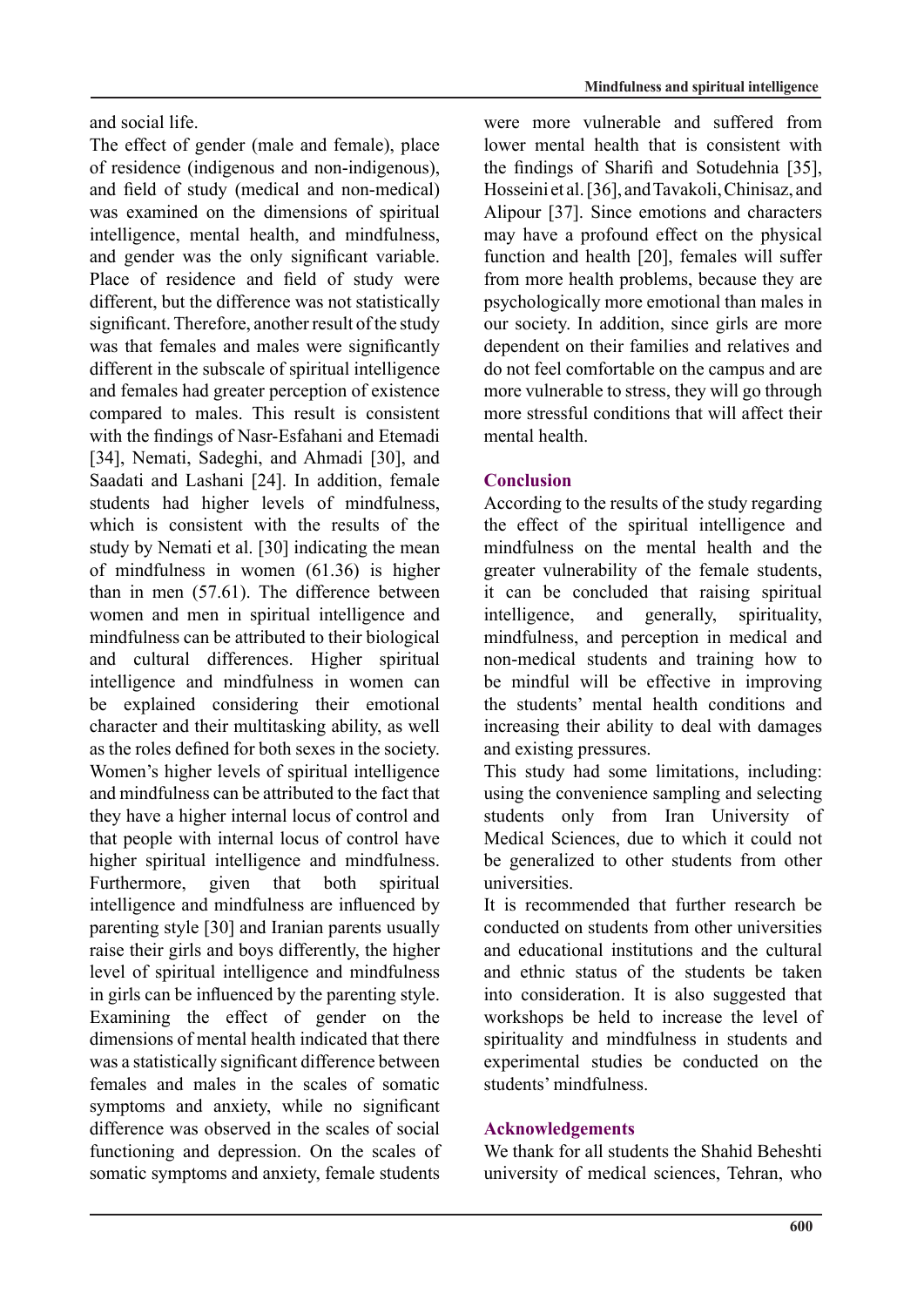have the necessary cooperation in completing the questionnaire.

## **Contribution**

The idea and design of the study and writing: EN

Analysis and editing articles: MH

Data collection: FA, SS

The idea and design of the study and editing articles: SGH

## **Conflict of Interest**

"The authors declare that they have no competing interest".

## **Funding**

The author  $(s)$  received no financial support for the research, authorship and/or publication of this article.

### **References**

1- Di Bartolo PM, Rendón MJ. A critical examination of the construct of perfectionism and its relationship to mental health in Asian and African Americans using a cross-cultural framework. Clin Psychol Rev2012; 32(3): 139-52.

2- Eisenberg D, Downs MF, Golberstein E, Zivin K. Stigma and help seeking for mental health among college students. *Med Care Res Rev* 2009; 66(5): 522-41. 3- Blanco C, Okuda M, Wright C, et al. Mental health of college students and their non-college-attending peers: results from the national epidemiologic study on alcohol and related conditions. Arch Gen Psychiatry 2008; 65(12): 1429-37.

4- Nemati E, Habibi M, Rastak H. Mental health issues of student life: challenges, therapeutic approaches and constraints ahead on depression and suicide. J Community Health. In Press.

5- Hunt J, Eisenberg D. Mental health problems and *help-seeking behavior among college students. J Adolesc* Health<sub>2010</sub>; 46(1): 3-10.

6- Mesbahi Rezvan R, Zahedi O, Tabatabai M. Thanksgiving and mental health. First edition. Tehran: Publications saint; 2010.

7- Moalemi S, Bakhshani N, Raghiby M. Relationship between mental health, spiritual intelligence and dysfunctional thoughts the university of Sistan and Baluchestan. Journal of Mental Health 2010; 12(48).

8- Ghobarybanab B, Zarea H, Esmaili M. The spiritual intelligence (SI) components from the perspective of Islam and west. International Research Journal of Applied and Basic Sciences 2007; 4(10): 3544-50

9- Kashdan TB, Nezlek JB. Whether, when, and how is spirituality related to well-being? Moving beyond single occasion questionnaires to understanding daily process. Pers Soc Psychol Bull2012; 38(11): 1523-35.

10- Pargament K I, Mahoney A. Spirituality: the search for the sacred. In Lopez SJ  $&$  Snyder CR eds. Handbook of positive psychology (pp.  $611-619$ ). New York, NY: Oxford university press: 2009.

11- King DB. Personal meaning production as a component of spiritual intelligence. Proceeding of the 5th biennial international conference on personal meaning; 2008; July 24-27, Toronto, Ontario, Canada, 2008.

12- Sohrabi F. Basics of spiritual intelligence. *Mental* Health Journal 2008; 1(1): 14-18.

13- Yaghoubi A. The study of reation between spiritual intelligence and rate of happiness in Booali university students. Journal of Research in Educational Systems<sub>2010</sub>: 4(9): 85-95.

14-King DB. Rethinking clams of spiritual intelligence: A definition, model, and measure. M.Sc. [dissertation]. Canada: Trent University, College of arts and sciences 2008; 32-48.

15- King DB, De Cicco TL. A viable model and self-report measure of spiritual, Trent University, Peterborough, Canada. International Journal of Transpersonal Studies 2009; 28:68-85.

16- Vaughan F. What is spiritual intelligence? Journal of Humanistic Psychology 2002; 42(2):16-33.

17- Sisk DA, Torrance EP. Spiritual intelligence: developing higher conciousness: creative education foundation press. Piritual Intelligence: Developing higher consciousness. Buffalo .New York: Creative education foundation press; 2001.

18- Brown KW, Ryan RM. The benefits of being being. *J Pers Soc Psychol* 2003: 84(4): 822-48. present: mindfulness and its role in psychological well-

19- Michalak J, Teismann T, Heidenreich T, et al. Buffering low self-esteem: the effect of mindful acceptance on the relationship between self-esteem and depression. Pers *Individ Dif* 2011; 50: 751–4.

20- Bergomi C, Strohle G, Michalak J, Funke F, Berking M. Facing the dreaded: does mindfulness facilitate coping with distressing experiences? A moderator analysis. Cogn Behav Ther 2013; 42(1): 21-30.

21- Flugel Colle KF, Vincent A, Cha SS, et al. Measurement of quality of life and participant experience with the mindfulness based stress reduction program. Complement Ther Clin Pract 2010; 16(1):36-40.

22- Kieviet-Stijnen A, Visser A, Garssen B, et al. Mindfulness-based stress reduction training for